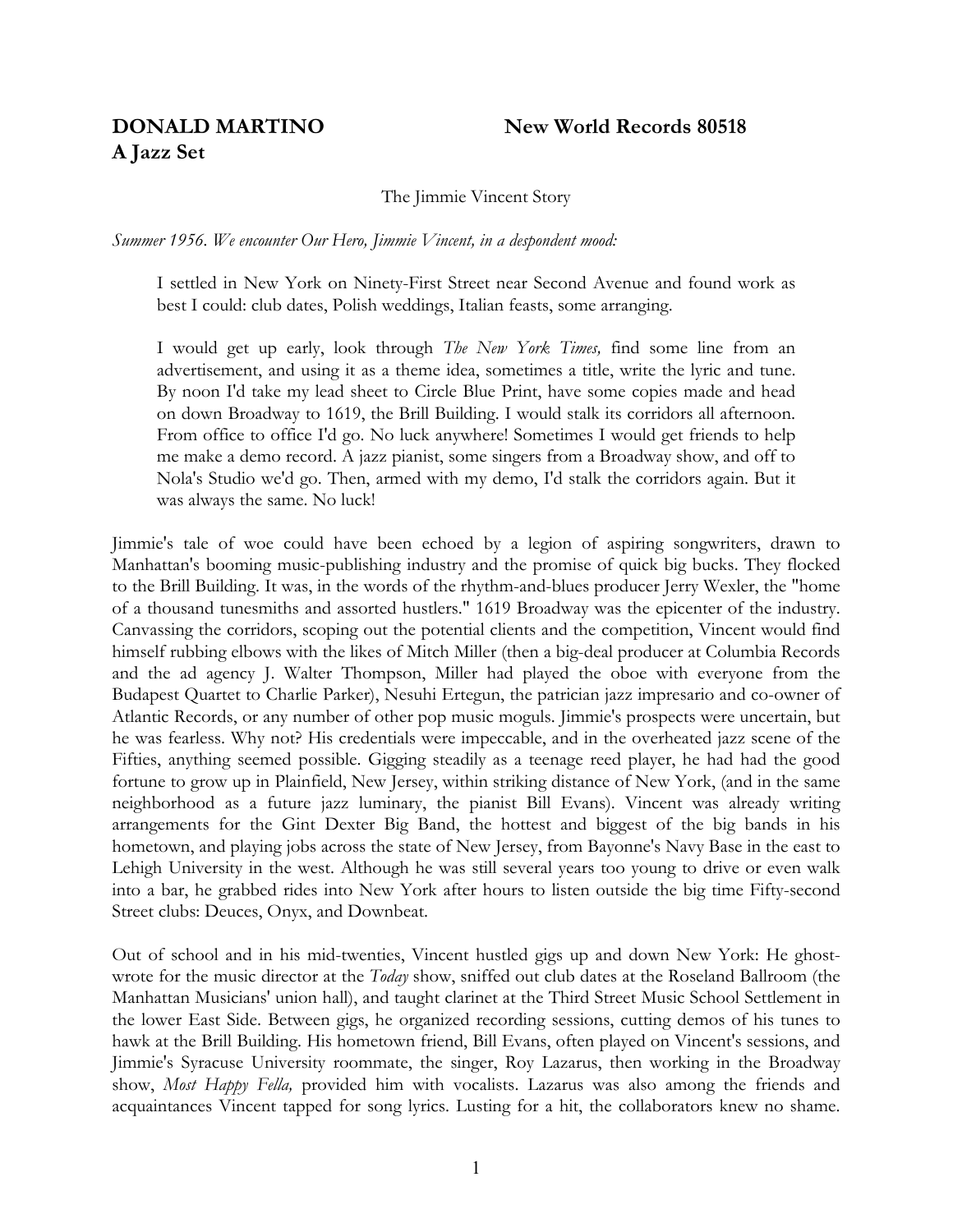One of their efforts, an outrageous genre spoof and classic Fifties send-up called "The Rock and Roll Neurosis (Back on the Couch)," offers an improbable mix of Nashville and Vienna, Elvis meeting Sigmund:

And if you got complexes about your reflexes here's his advice to you- put your Mother Fixation out on vacation and teach her to do it too.

Pop music, however, was not the only outlet for Vincent's musical inspiration. During the years between high school and the time he spent paying dues and loitering at Roseland and the Brill Building, he began to explore other kinds of musical interests and experiences. In college, his already broad horizons exploded: He studied counterpoint, became absorbed in European modernist music, and started to explore the possibilities of chromaticism and large-scale forms in his own work. After graduate work in composition, he received a grant to study in Italy. And he began to generate a catalog of noncommercial music that would develop into one of the most important achievements of North American music in the late Twentieth century--this, under another name, his real name, the one his parents gave him: Donald Martino.

Now the Donald Martino story, it may be tempting to say, begins more or less where the Jimmie Vincent story ends. Jimmie's hyperactive year, 1956-7, seems anomalous; the unknown jazzer was already beginning to fade away, ignominiously (and pseudonym-iously), when Vincent/Martino graduated from high school, leaving behind the scenes of his childhood gigs. Literally speaking, "Jimmie Vincent" had an extremely brief career, for Martino first took the name in 1956 and retired it about a year later. The Vincent persona, however, was alive in the teenage musician who absorbed every musical experience he could, and Vincent's spirit survives to the present.

Nonetheless, when the story of Jimmie Vincent's *doppelgänger,* Donald Martino is told, Vincent is likely to be airbrushed out of the picture. Martino's biography in *The New Grove Dictionary of American Music*, for example, has much to say about his teaching career at Princeton, Yale, the New England Conservatory, and Harvard. It mentions his honors, prizes, and commissions--Pulitzer, Guggenheim, the National Endowment for the Arts, the Boston Symphony, and the American Academy and Institute of Arts and Letters, among others. It goes on to summarize some of the technical and expressive innovations of his concert music. But there's not a word about Jimmie Vincent or his accomplishments.

\* \* \* \*

Telling the Jimmie Vincent story may seem over-dramatic. Still, we seem to resist giving Jimmie V. his due. Why should this street-smart character be Mr. Hyde to the professional Donald Martino's Dr. Jekyll? Why is it hard to affirm and integrate the different aspects of a multifaceted composer such as Martino/Vincent? In bringing even a small bit of Vincent's work together with Martino's, this recording recognizes the premise that Jimmie Vincent and Donald Martino are not incompatible personae.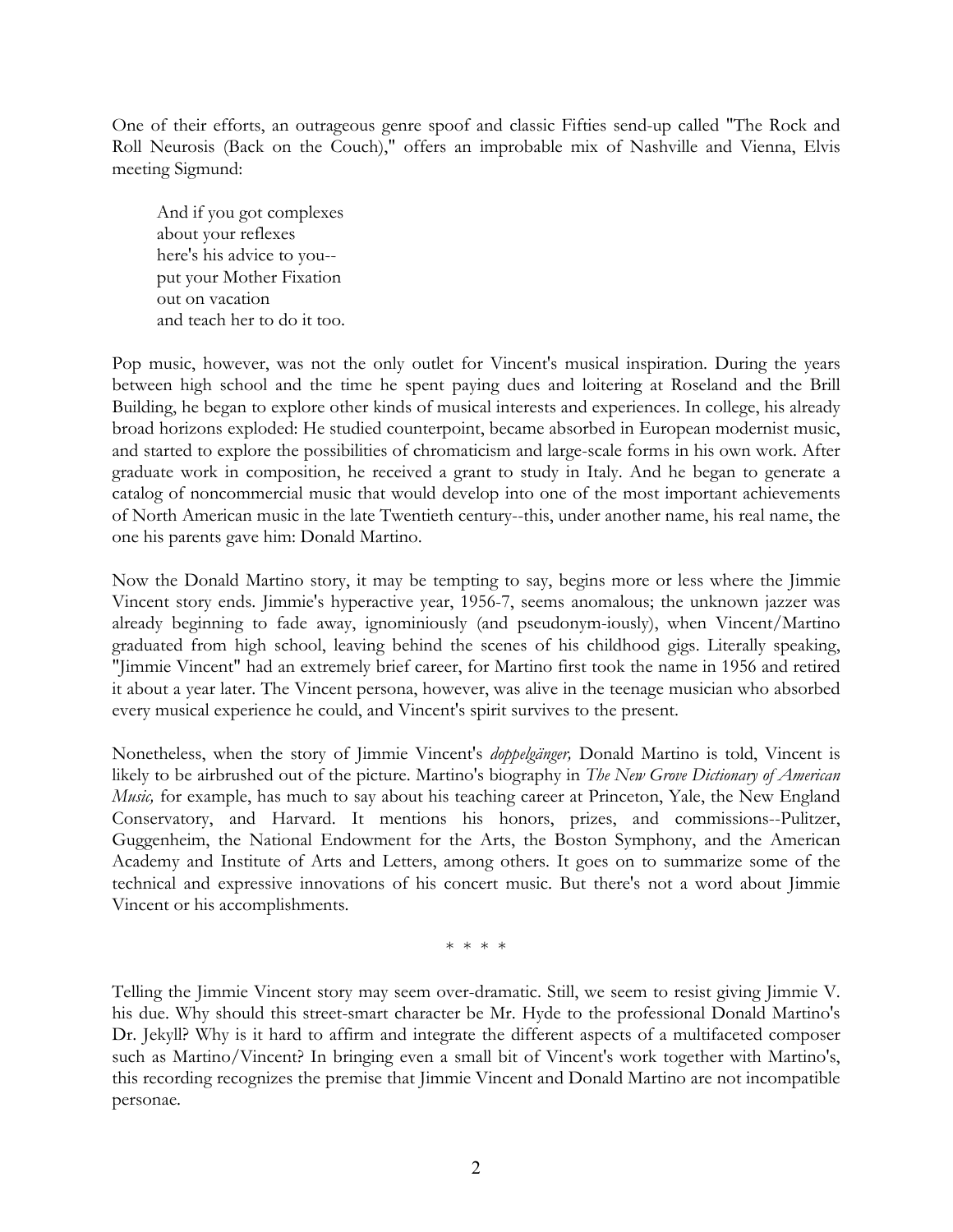What do we reveal in reuniting Martino/Vincent's divided self and allowing Jimmie V.'s music and story into the mix? Superficially, by focusing on Martino's early jazz experience we show that he had formidable clarinet chops during his days as a professional player, that as an arranger and composer he was fluent in the full range of jazz/pop idioms in vogue during the Fifties, and that he aspired to push out the boundaries of the "cool" contrapuntal jazz style that came into fashion with Lennie Tristano and the Modern Jazz Quartet. As Martino has put it:

It was the jazz pianist-composer Lennie Tristano who first suggested to me that Bach could swing. More important, Lennie pointed out that while bebop and swing are essentially homophonic, a Dixieland band quite naturally develops a polyphonic texture. Tristano, much maligned but much imitated, was a pioneer in the effort to create a contrapuntal modern jazz.

Of course, these impulses--to make Bach swing and to write and perform highly contrapuntal jazz- don't lead us from Jimmie Vincent's novelty tune "The Rock and Roll Neurosis" to Donald Martino's masterly *Preludes* for piano. They do, however, suggest an expansive sensibility, an impatience with fixed categories, and a fascination with the permeability of idioms and styles. But beyond this general disposition, how did Martino's jazz experience enter into the work for which he is known--a compositional catalog that is widely acknowledged for its deep originality, force of influence, and comprehensive vision?

"Serious" music students are well aware of Martino's compositional methods and their precedents in the work of Schoenberg and Dallapiccola, among others. The pertinence of the European musical canon to Martino's practices is also well documented and often transparent--for example, Bach's extended chorale literature, its contrapuntal densities and motive/chromatic saturation; or the intense narrativity and dramatic aura of Verdi. But jazz and popular music have had another, perhaps equally serious influence on Martino's compositional persona. His intense jazz experience must have revealed new musical possibilities, pointing the way to some of the most characteristic and original aspects of his mature work. Gigging with a panoply of jazzers--whether the occasional encounter with famous figures such as Teddy Wilson, Chet Baker, or Elvin Jones, or his ongoing jobs with such undiscovered but talented hometown boys as Specs Goldberg or Hunky Page--must have deeply affected his musical temperament. Martino's heightened awareness of the ways in which instrumental sounds could be articulated, accented, and connected--and his compulsive, breathtakingly effective specification of articulations--certainly derive in part from jazz. The variety of refined accents, nuances, and timbral inflections he experienced playing jazz infuses his artistic sensibility as much, perhaps, as Varèse's avant-garde experiments with sonority and electro-acoustic sounds, experiments that influenced so many other composers of his generation.

So, too, for Martino's distinctive approaches to form. There's an omnipresent potential in his chamber music for rhapsodic, spontaneous solos to burst out; and this subversive potential, which ratchets up the dramatic intensity and undermines any glimmer of conventionality in Martino's deployment of "conventional" forms, also seems rooted in jazz. Then there's the sound of Martino's chords themselves, the sonorities at the surface, which so often can be heard as revoiced jazz harmonies and so easily slide into jazz sonorities or quotations, however much they may be woven into other kinds of rigorous musical structure.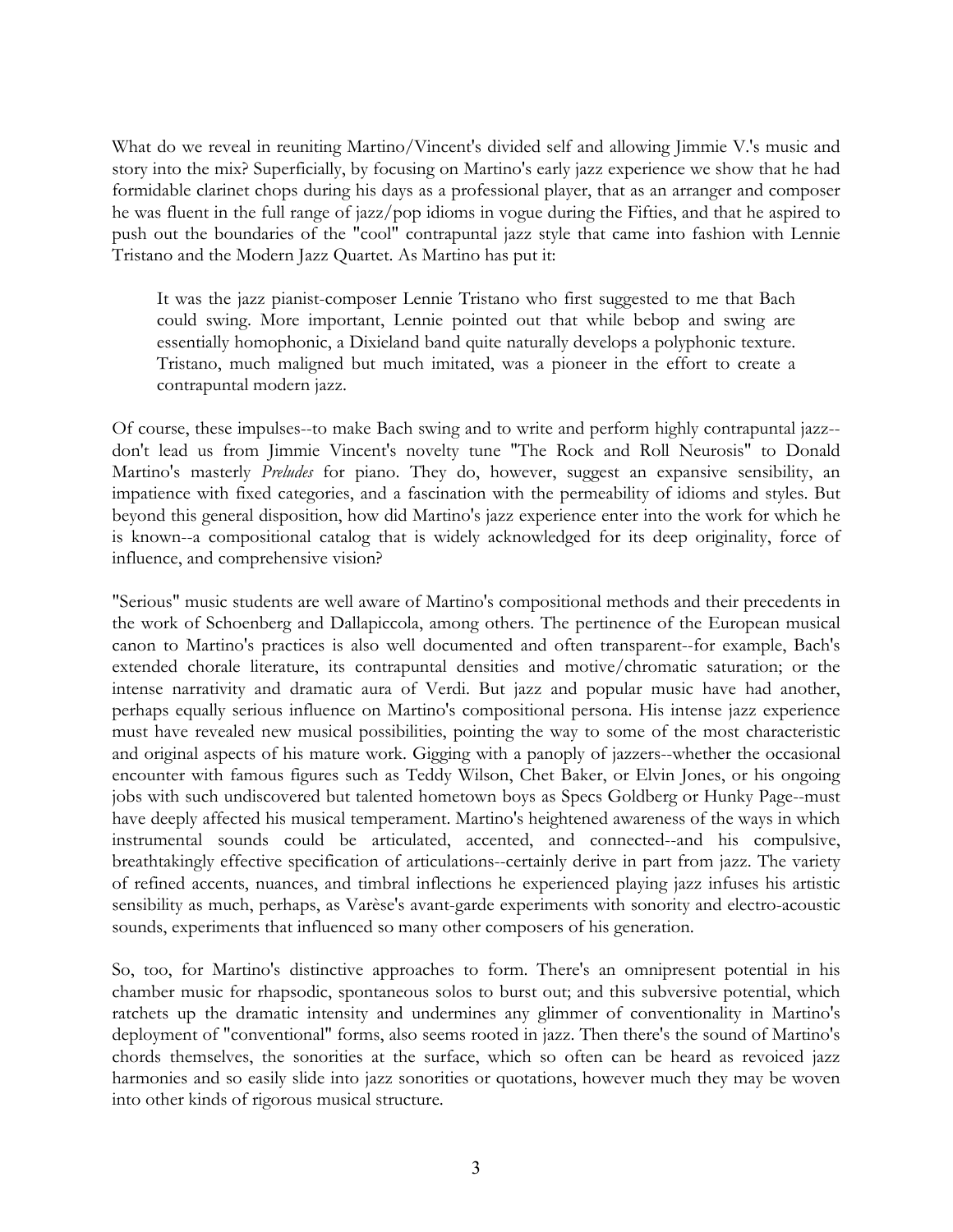Among the work presented on this recording, perhaps *A Set for Clarinet* (here in a transcription for marimba prepared by Martino for the CORE's percussionist, Michael Parola) and the *Parisonatina Al'Dodecafonia* best demonstrate the way "jazz thinking" mingles with other aspects of his musical thought. Martino composed the *Set* in an environment that surely evoked both high school and his most active jazz years. Jazz was never far from the surface, either in the compositional process or the product:

*A Set for Clarinet* was composed--virtually improvised with clarinet in hand while strolling about my parents' richly resonant basement in Plainfield, New Jersey--at the rate of one movement per day, from February seventh to ninth, 1954. . . .

The term 'set' here refers not to the twelve-tone set. . . . but rather to the dance-band set which. . . . was always comprised of three musical compositions to be played without pause. This connection with popular music may be heard particularly in the overtly jazzy last movement and was reflected in the original movement titles: "Conservatory Stomp," "Blues in E flat," and "10th Avenue Shuffle."

In the *Set,* we encounter a young composer at play with a scale form that crossed over from jazz and "atonal" music practices--the alternating half/whole step scale called "double diminished" by jazzers and "octatonic" by highbrows. As Martino indicates, improvisation was built into the compositional process, and its mercurial register shifts and timbral fluency reflect its performative origins. But the *Set* also reveals a composer concerned with the development of motives and their narrative function, with themes, tonal centers, and the articulation of forms, and with the aesthetically meaningful integration of "tonal" and chromatic techniques.

The *Parisonatina Al'Dodecafonia,* another virtuoso solo piece, was composed a decade later, this time for cello. Now in New Haven--and away from both the Brill Building and his parents' basement-- Martino wrote the work for his Yale colleague, the distinguished Brazilian cellist, Aldo Parisot, whose name is variously inscribed in the work and its title. By this time, Martino had worked out quite a few of the implications of the materials he had played with so productively in the *Set:* In the *Parisonatina,* the surface motivic/thematic structure of the earlier work is liquidated. Rather, the refined etching of chromatic/motivic details, already inchoately present in the *Set,* is subsumed into a comprehensive approach to pitch design. Similarly, the fascination with coloristic detailing, registral contrasts, and articulative nuances demonstrated in the earlier work now permeate larger systems--systems that empower the composer both to delineate a musical world and to explore all of its exotic places.

But however thoroughly Martino may have elaborated his musical thinking during the ten years separating the *Set* and the *Parisonatina,* the tension between rhapsodic improvisation and fixed form provides a dramatic impetus shared by both. The cello piece is divided into two large sections, each comprised of two movements: first a "species of passacaglia" and a "rondo-like scherzo," as Martino calls them, followed by a "three-part song" and a "free cadenza." As these designations suggest, the forms become freer over the course of the work. An improvisatory force is unleashed in the piece as its formal/structural ground rules gradually loosen. Martino describes it as "general progress . . . from the strictest specification of musical materials in Movement One, to the freest in the final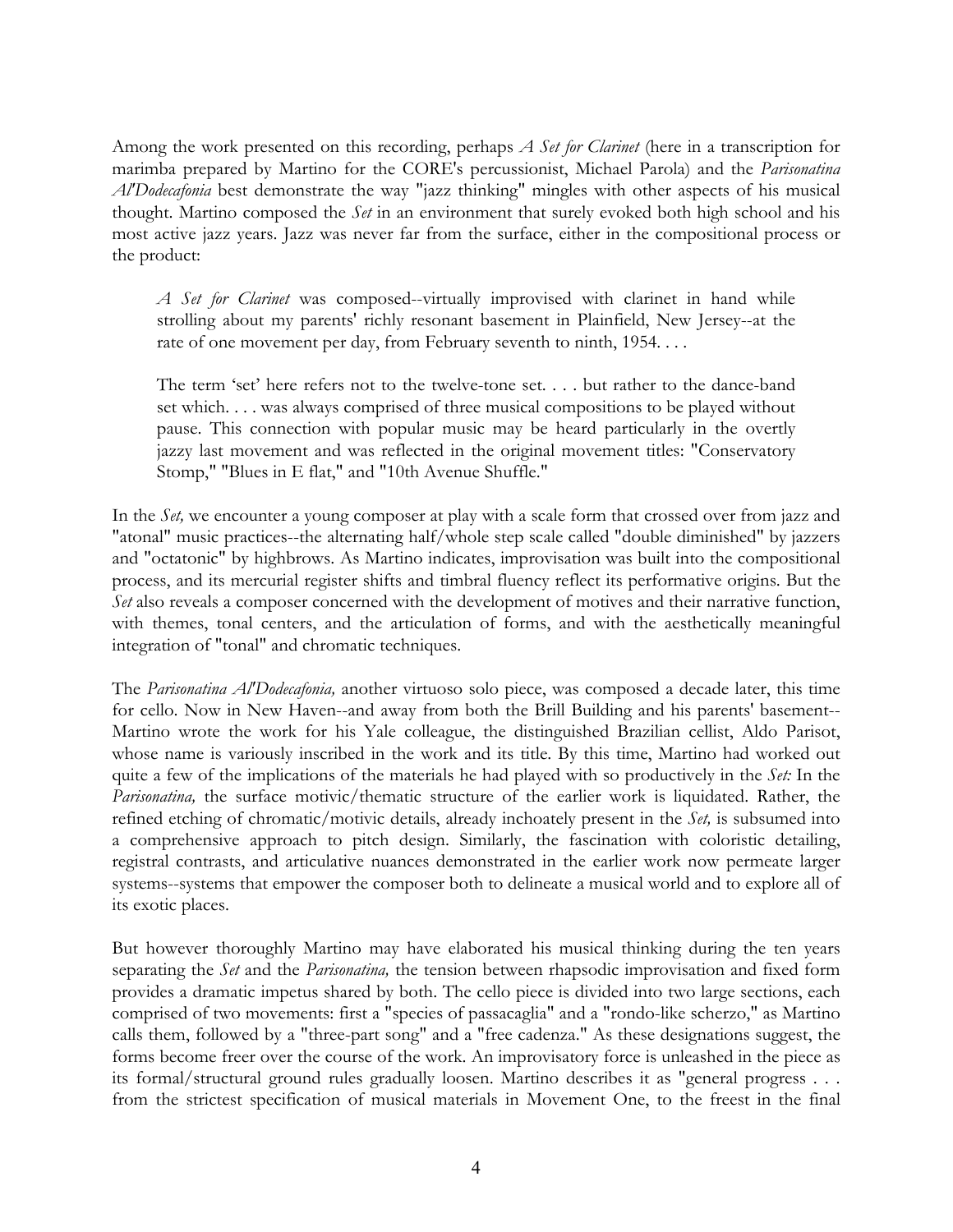cadenza, wherein improvisation is encouraged." To my mind, the emergent freedom in the *Parisonatina* connects more strongly to the metabolic flow of a jazz solo than to avant-garde experiments with open form. And the work's more abstract approach to the dialectic of freedom and constraint seems jazz-like as well.

Although almost three decades separate Martino's *Twelve Preludes* from the *Parisonatina,* a dialectic of improvisation and strict structure remains at work. By analogy to the key scheme organizations of Bach's Preludes and Fugues and the Chopin *Preludes* (which use each pitch of the chromatic scale as a tonic just once for twelve major and twelve minor keys), Martino ends each of his twelve preludes on a different tone of the chromatic scale. Registral boundaries also articulate a scheme of chromatic completion: Grouping the highest notes in each prelude together yields an ordering of all twelve notes, a sequence mirrored by that of the preludes' lowest pitches. However, within this fixed spatial-temporal scheme (and various other structural conditions that Martino relates to it), there is ample place and time for apparently improvisatory juxtapositions and unanticipated shifts of affect. Martino has written that "the moods of *Twelve Preludes* are manifold":

As in much of my music, a stream of consciousness provides the vehicle for these moods, whose seeming brevity and randomness point onward form section to section, from movement to movement, until order is finally achieved when each voice in the subsuming counterpoint of discourse concludes its argument.

Whether or not the listener focuses on the pitch patterns of the top, bottom, and end notes of each of these preludes, such fixed elements of design intensify the interplay of structure and liberty that permeates the work: Martino's free "stream of consciousness" and the composition's fixed "argument," its "subsuming counterpoint of discourse." In learning from the prelude tradition--its exploration of the piano's tactile, textural, and sonorous potentials in diminutive, mercurial character pieces--Martino finds a new way to explore the perennial structure/freedom interplay in his work. As in Chopin's or Bach's prelude sets, a scheme of key (or pitch class) relationships may be exhausted, and the set of pieces ends. But the world of the prelude form is inherently inexhaustible, always open to the next improvisatory whim.

Written in 1984, seven years before *Twelve Preludes,* Martino's brief *Canzone e Tarantella sul nome Petrassi* responds to two occasions: the Italian composer's eightieth birthday and the first cello lessons of Martino's son, Christopher, who was then nine years old. Although the *Canzone* is playable by a cellist with minimal experience, the technical simplicity of the cello part does not call attention to itself, because of the delicate timbral connection between the two instrumental lines. (Martino later included more complicated options and an interpolated cadenza for more advanced players.) Christopher and Donald Martino played the premiere of the first movement at the Pontino Festival in Priverno, Italy in June of 1984. As in the *Parisonatina,* the dedicatee's name is inscribed in the pitch structure of the work. In this case, an initial statement of the first two syllable of "Petrassi" comprises a motive that generates much of what follows. Upon completing the honored name (with "ssi"/Bb), Martino continues to spell out a little tribute by permutating its notes: "*Petrassi, arte--si!,*" and so forth. An occasional work rather than an exploration of a tightly defined world, the Petrassi birthday piece proceeds in a relaxed enough way to incorporate explicit bits of Verdi, specifically *La Traviata* and *Don Carlos,* in the little cadenzas that conclude the middle section of the Tarantella. Petrassi, whose name resounds in the piece, is thus linked to an honored predecessor in the Italian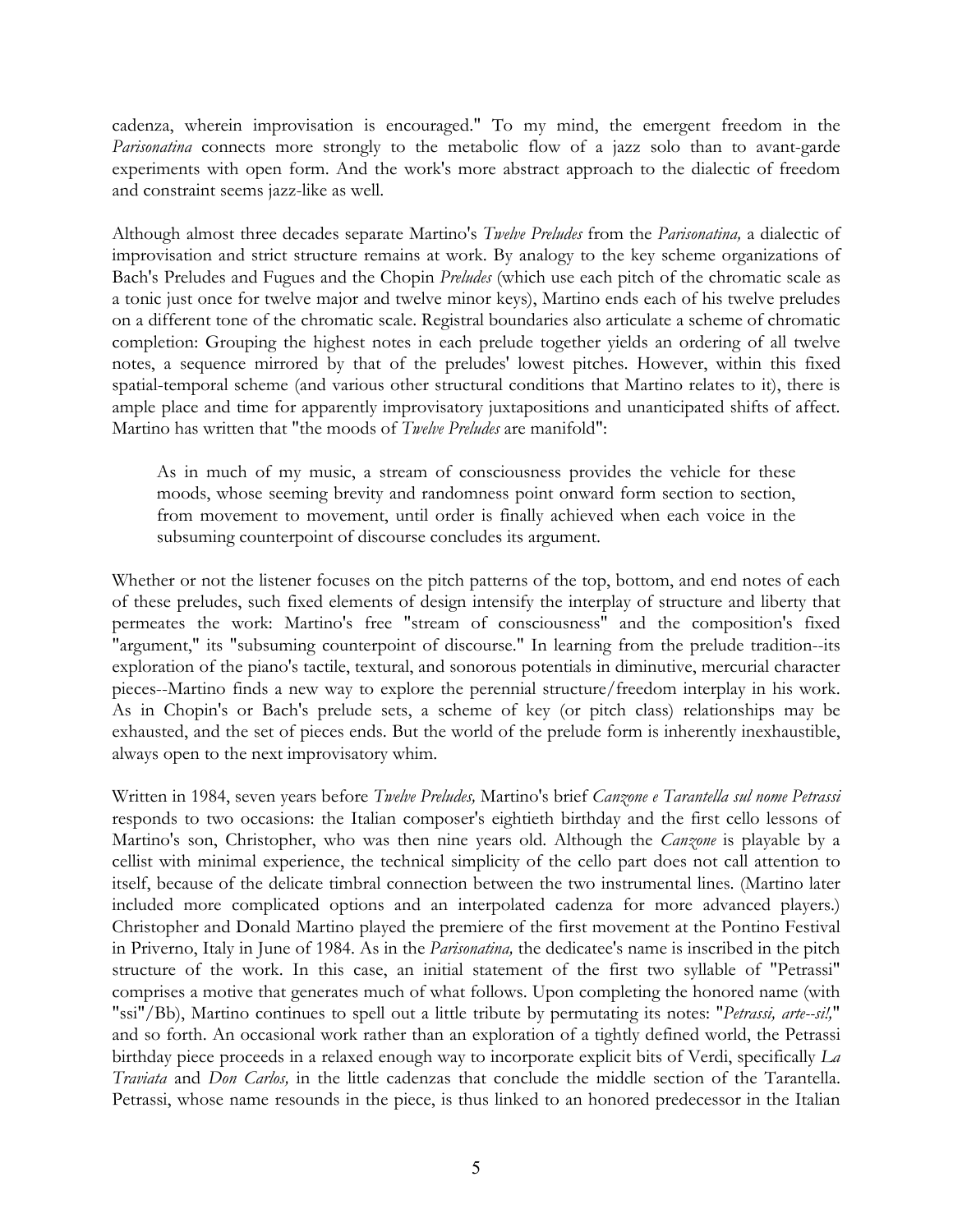tradition.

The 1990s and the 1950s come together in *A Jazz Set,* three pieces extracted and rearranged a few years ago from a larger group of ten compositions and arrangements written during "the Jimmie Vincent year," 1956-57. The three movements of *A Jazz Set* were among those recorded in the summer of 1957 by an extraordinarily talented pickup band: Bill Evans, the drummer Elvin Jones, the vibes player Bob Prince, the bassist Joe Benjamin, and the composer on clarinet. Their original, sometimes frantic recordings are always hot, sometimes brilliant, but occasionally teetering on the edge of catastrophe. By contrast, Martino's CORE performance of the Nineties transcription emphasizes refinement, subtlety, and a cool effect that comes close to that of the Modern Jazz Quartet. In both early and late performances, the ebullient inventiveness of the music and its equal delight in neo-Bachian counterpoint and lush jazz harmonies, come through forcefully:

One afternoon about three o'clock I was drinking a beer at the Turf Club bar when I overheard two song writers discussing their month-long struggle to perfect a lyric. . . .

After that I retired from song writing. . . . It had never occurred to me that the same commitment that is required of the symphonist might also be required of the Tin Pan Alley tunesmith. I had the patience for one, but not the other. Clearly, I was in the wrong business.

Martino's own explanation of the demise of Jimmie Vincent is that simple. His heart and his professional identity were elsewhere. But to choose the path of the symphonist rather than the tunesmith was not to abandon jazz. Rather, it was to incorporate what he experienced in jazz, pursuing his own distinctive contribution to an unending conversation, a dialogue of artistic freedom and constraint. As his adult compositional persona has developed, Martino has not abandoned Jimmie Vincent, but he has shown us the singular potential of this young jazzer's exuberant gift.

—Martin Brody

*Composer* Martin Brody *has written extensively about American music. He is the Catherine Mills Davis Professor of Music at Wellesley College.*

**The CORE Ensemble** commissions, performs, and records new American music for its instrumental combination of cello, piano, and percussion. Since its inception in 1993, touring and educational residencies have taken the trio to concert halls, schools, universities, and colleges around the United States. In 1995, the CORE Ensemble was the recipient of a three-year Chamber Music America Residency Grant based at the Duncan Theatre at Palm Beach Community College in Lake Worth, Florida. This residency provides concerts and educational programs throughout Palm Beach County, where percussionist Michael Parola is on the faculty of the Harid Conservatory of Music. The CORE Ensemble has also served as the ensemble in residence for the 1995 and 1996 New Music Festivals at the Boston Conservatory, where cellist Andrew Mark teaches and is chairman of the string department. Pianist Hugh Hinton has given multiple performances of the music of Donald Martino at Harvard University, where he has served as resident music tutor at Adams House, as well as being on the faculty of Holy Cross College. The CORE Ensemble has received support from The Aaron Copland Fund for Music, the Meet the Composer-Readers Digest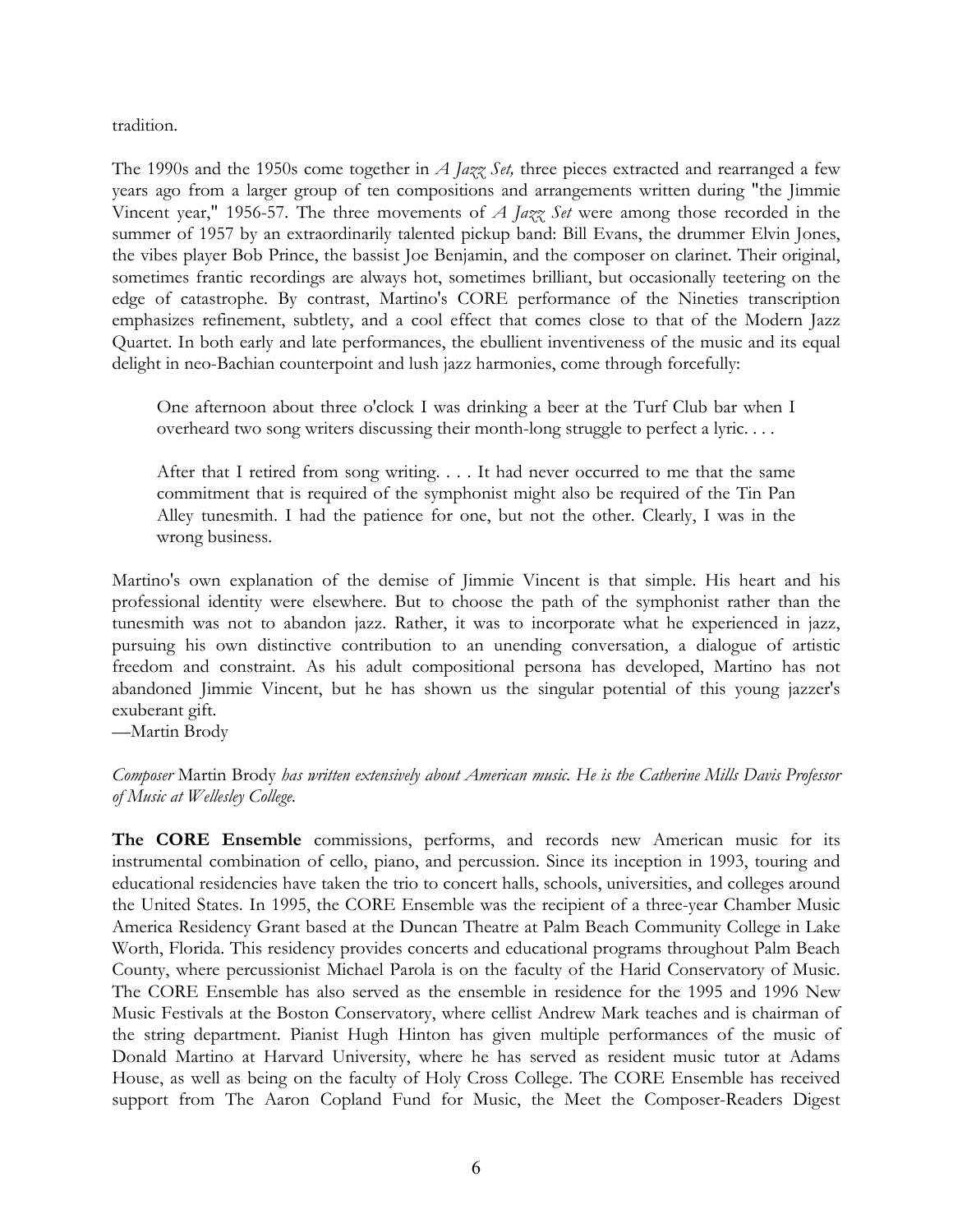Commissioning Program, the State of Florida Division of Cultural Affairs, and the Josephine Bay Paul and C. Michael Paul Foundation. The CORE Ensemble specializes in producing new multigenre works in collaboration with artists from the dance, theatre, and visual arts mediums. The first such large-scale work, Martin Brody's *Earth Studies* received its premiere in January 1996.

**Ian Greitzer,** clarinet, serves as principal clarinetist of the Rhode Island Philharmonic Orchestra and the Boston Classical Orchestra. In addition, Mr. Greitzer is a member of both Boston Musica Viva and the Pro Arte Chamber Orchestra, and has performed with the Boston Symphony, the Boston Pops, and the Pittsburgh Symphony. He is a faculty member at Boston University and the Boston Conservatory, and has recorded for Philips, Koch, South German Radio, CRI, and Northeastern Records.

#### **SELECTED DISCOGRAPHY**

- Concerto for Wind Quintet. Rutgers University Contemporary Chamber Ensemble, Arthur Weisberg, conductor. CRI CD 693.
- *Divertimento from the Other Side.* Group for Contemporary Music. Koch International Classics CD 7245.

*Pianississimo.* David Holzman piano. Albany TROY 168.

*Seven Pious Pieces.* John Oliver Chorale. New World 80210-2.

String Quartet. Juilliard String Quartet. CRI CD 551.

#### **SELECTED BIBLIOGRAPHY**

- Atwood, J. "Contemporary Etudes and Solos for the Violoncello." *American String Teacher,* 43: 31-4, no. 3, 1993.
- Chute, J. "Publish or Perish." *High Fidelity/Musical America,* xxxii/1 (1982), p. 18.
- Fennelly, Brian. "Donald Martino: `Parisonatina Al'Dodecafonia.'" *Perspectives of New Music,* viii/1 (1969), p. 133.
- Kyr, R. "Point/Counterpoint: Donald Martino's Radical Statement of Mind and Soul." *Perspectives of New Music,* 29: 382-92, no. 2, 1991.
- Nicholls, D. "Donald Martino: A Survey of His Recent Music." *Music and Letters,* 73: 75-9, no. 1, 1992.
- Rothstein, W. "Linear Structure in the Twelve-tone System: An Analysis of Donald Martino's `Pianississimo.'" *Journal of Music Theory,* xiv/2 (1980), p. 129-65.
- Weinberg, H. "Donald Martino: `Trio.'" *Perspectives of New Music,* ii/1 (1963), p. 82.
- Wood, G. F. "The Choral Music of Donald Martino." *Dissertation Abstracts International Section A* 54: 4304A, June 1994.

Producer: Joel Gordon

Engineers: Joel Gordon and Erica Hurwitz

Editing: Joel Gordon

Digital mastering: Toby Mountain, Northeastern Digital Recording, Inc., Southborough, MA.

Canon Ball from *A Jazz Set, A Set for Marimba, Parisonatina Al'Dodecafonia,* and *Twelve Preludes* were recorded at Houghton Chapel, Wellesley College, Wellesley, Massachusetts, in June 1995. Cathy and Three Way from *A Jazz Set* were recorded at WGBH Studios, Boston, Massachusetts, in September 1995. *Canzone e Tarantella* was recorded at Jordan Hall, New England Conservatory of Music,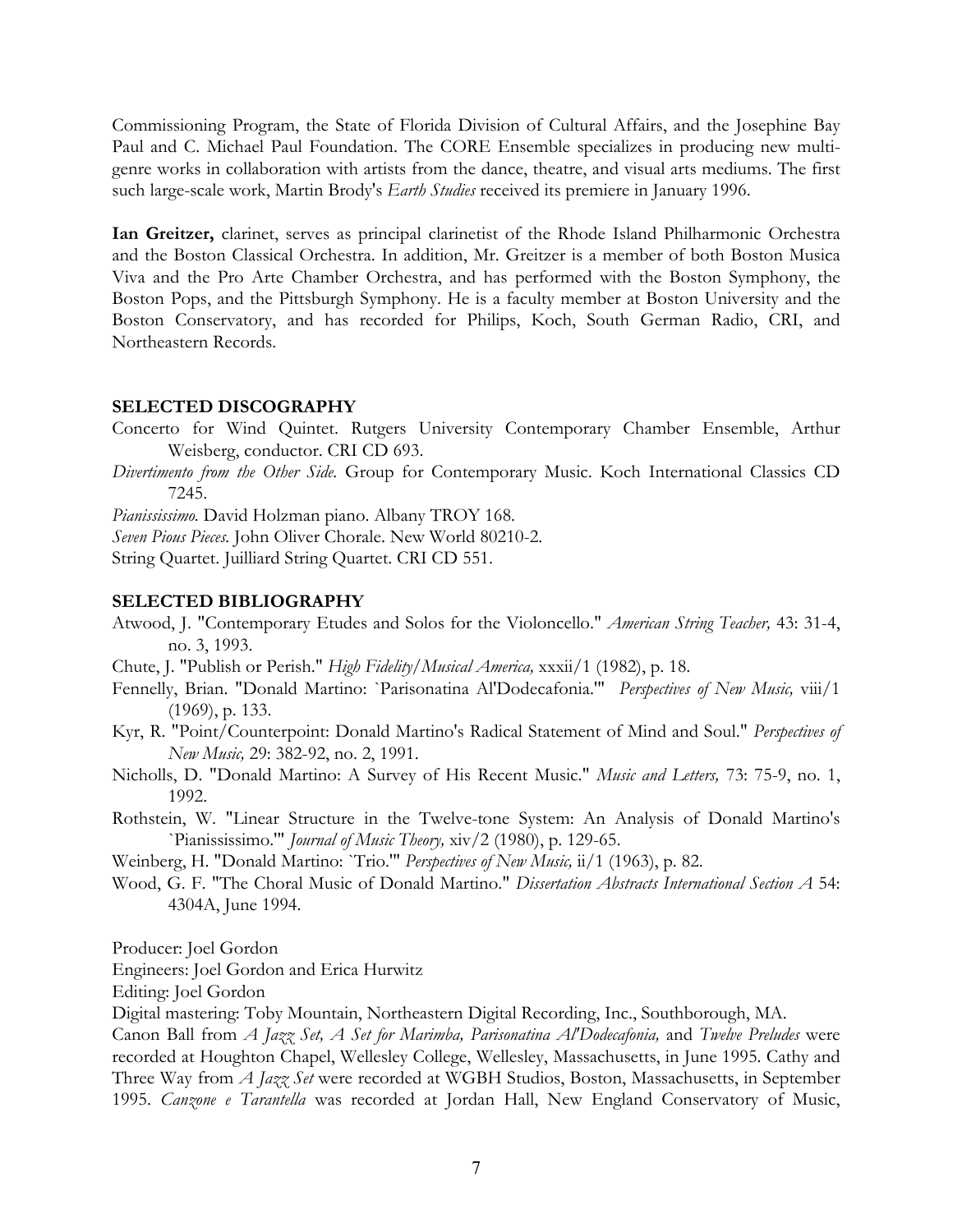Boston, Massachusetts, in June 1996. Cover art: Tony Fitzpatrick, *Atomic Ant.* (Bob please fill in details) Courtesy of Monique Knowlton Gallery. Photographs: Bachrach (Donald Martino); Kathryn Kolb (The CORE) Cover design: Bob Defrin Design, Inc., NYC

# **This recording is made possible with public funds from the New York State Council on the Arts, a State Agency.**

# FOR NEW WORLD RECORDS:

Herman E. Krawitz, President; Paul Marotta, Managing Director; Paul M. Tai, Director of Artists and Repertory; Lisa Kahlden, Director of Information Technology; Virginia Hayward, Administrative Associate; Mojisola Oké, Bookkeeper; Ben Schmich, Production Associate.

RECORDED ANTHOLOGY OF AMERICAN MUSIC, INC., BOARD OF TRUSTEES: David Hamilton, Treasurer; Milton Babbitt; Emanuel Gerard; Adolph Green; Rita Hauser; Herman E. Krawitz; Arthur Moorhead; Elizabeth Ostrow; Don Roberts; Patrick Smith; Frank Stanton.

Francis Goelet (1926-1998), Chairman

1996 ©1996 Recorded Anthology of American Music, Inc. All rights reserved. Printed in USA.

# **DONALD MARTINO (b. 1931)** 80518-2 **A JAZZ SET**

*A Set for Marimba*

(1995 transcription by the composer from *A Set for Clarinet* 1954) (publ. by McGinnis and Marx Music Publ.)

- 1 Allegro (3:15)
- 2 Adagio (3:32)
- 3 Allegro (2:31)

*Parisonatina Al'Dodecafonia* (1964) for solo cello

(publ. by Ione Press Inc.)

- 4 Agitato. (Motto Sul Nome Aldo Parisot: con larghezza) (1:15)
- 5 Scherzevole (4:04)
- 6 (Motto: Agitato) Teneramente, Agitato, Teneramente (3:12)
- 7 (Cadenza Sul Nome Aldo Parisot: Barbaro, Dolce, Feroce, Regale) (2:14)

*Twelve Preludes* (1991) for solo piano

(publ. by Dantalian Inc.)

Part I

- 8 I. Adagio con moto (1:07)
- 9 II. Drammatico (introduction): Doppio movimento (0:58)
- 10 III. Andantino (2:01)
- 11 IV. Adagio sentimentale--Adagietto (coda) (1:32)